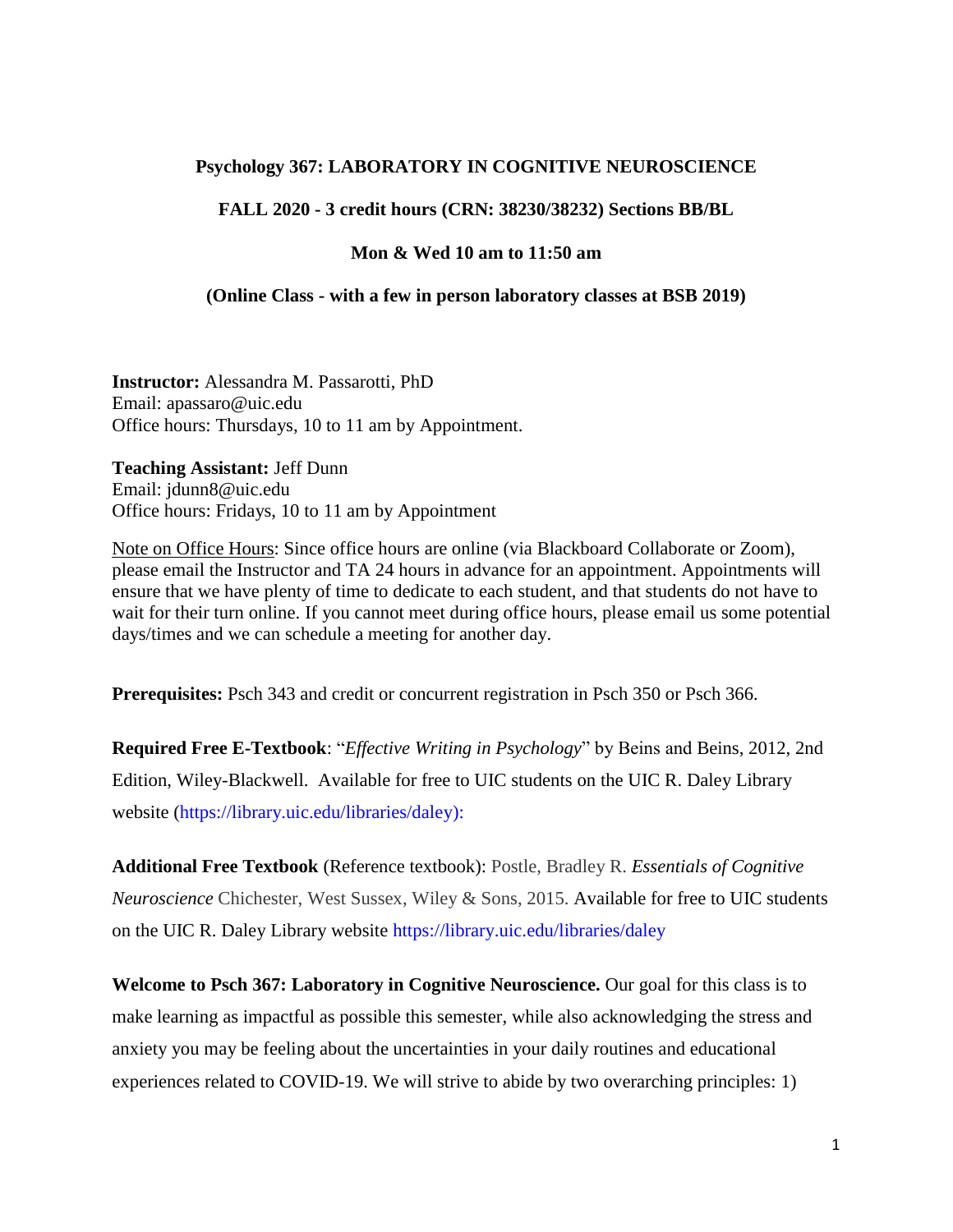engage in clear and frequent two-way **communication** regarding our expectations of you, the class workflow, and unexpected challenges arising that may impede your participation in required class sessions, including exams, or timely completion of assignments; 2) build an **inclusive learning community** in which we all abide by the same ground rules and ethical code of conduct. We look forward to connecting with you this semester. We will do our best to support your learning experience by listening to your needs and by conducting this course with compassion, empathy, and patience.

**Course Description.** This course is a "*Practicum"* in cognitive neuroscience research, and includes both a lecture and a research laboratory format. To be properly registered in this class, students must enroll in one Lecture and one Laboratory. The focus of this class is on examining the neurophysiological underpinnings of cognitive processes such as attention, working memory, executive functions, language and emotion processing. **Students will learn important skills that are necessary to be a research scientist in the field of Cognitive Neuroscience.** They will learn to critically evaluate scientific literature and interpret scientific data to address specific research questions. Moreover, students will learn about cognitive neuroscience and brain imaging techniques (e.g., EEG, EOG, fMRI) that measure neurocognitive functions, and will analyze and interpret neurophysiological data by using Biopac Laboratory System, Excel, or similar software. Research studies and data analyses will be demonstrated in class, but will also require individual work outside of class. Students are expected to take notes, especially for the lab part; they are also encouraged to ask questions and participate in class. Finally, students will learn to use APA format to write or verbally present scientific reports based on the class experiments, as well as a final scientific paper.

**Our Inclusive Learning Environment**. UIC values diversity and inclusion. We will do our best to make every student feel welcome, engaged, and respected for their opinions. Regardless of age, disability, ethnicity, race, gender, gender identity, sexual orientation, socioeconomic status, geographic background, religion, political ideology, language, or culture, we expect all members of this class to contribute to a respectful, welcoming, and inclusive environment for every other member of our class. If there are aspects of the instruction or design of this course that result in barriers to your inclusion, engagement, accurate assessment or achievement, please notify the Instructor as soon as possible.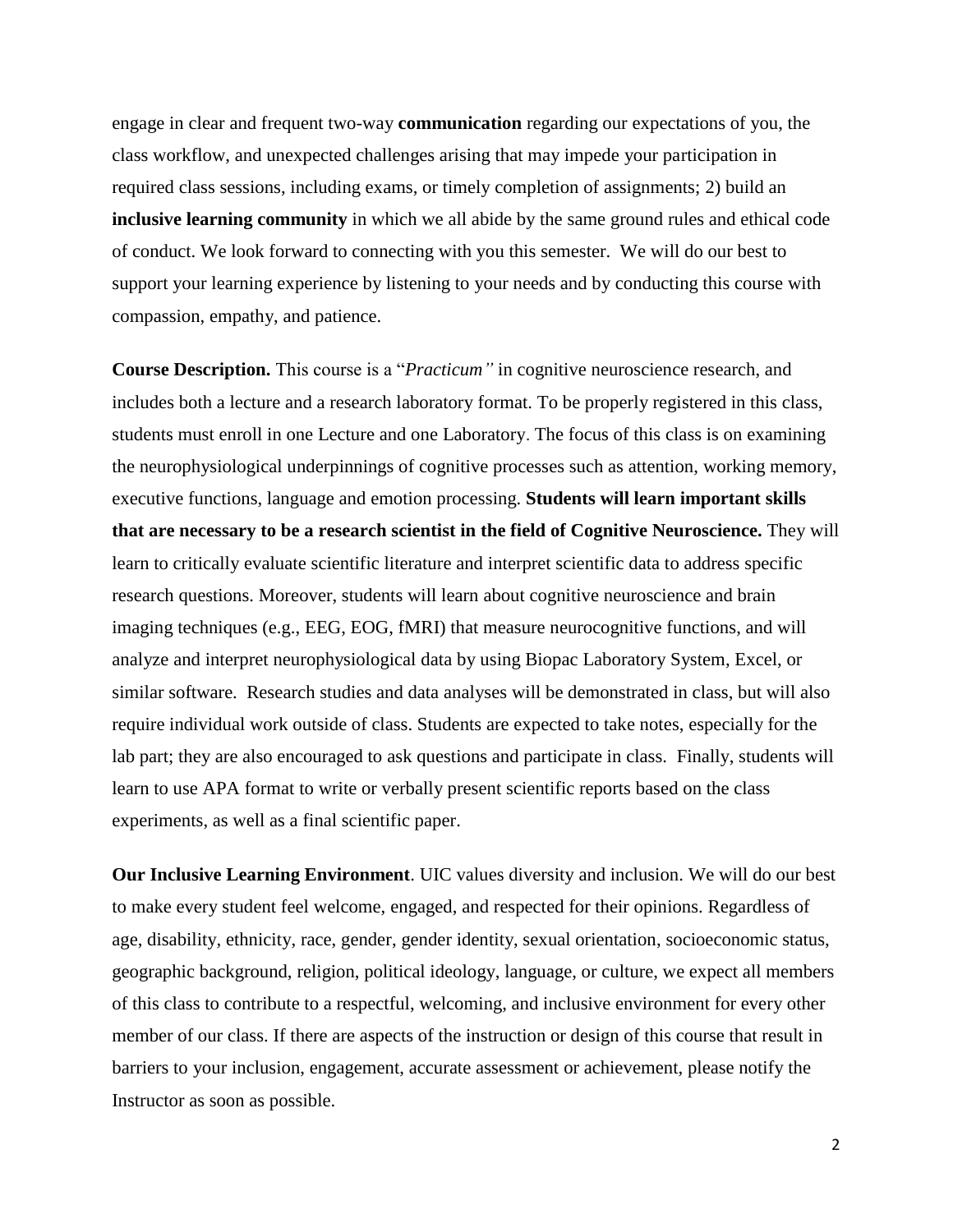**Synchronous Class Format and Attendance**. This class will be mainly online, and it will mainly be "synchronous". This means that for the vast majority of the meetings we will have **"live" online classes, on M/W from 10 to 11:50 am, starting on 8/24**. Lectures will cover the Instructor's lectures notes, assigned materials, class and research activities. **To join the live online class please click on "Collaborate" in Blackboard. You will then be prompted to join the class session**. Occasionally there may be some pre-recorded lessons. Students will be informed in advance when this the case.

**Online Attendance.** Studies show that students who attend class regularly learn more and do better with the class**.** The class sessions will be as interactive as possible. Therefore, your participation is essential. Attendance is greatly recommended, in order to be more engaged with the class community, learn about the class experiments and report writing, and be fully engaged with the class research activities.

We will tentatively have **4 in-person classes** at BSB room 2019 (tentative dates: 9/9, 9/23, 10/14, 10/28, 10 to 11:50 am) related to lab demonstrations. *Note that there is a possibility that the course format could change at any time during the semester if campus health and safety guidelines pertaining to COVID-19 change. To help with class planning, please talk to the Instructor asap if you have any concerns about the in-person meetings or cannot attend.*

**Communicating in Class**. We understand that it is much easier to talk and ask questions during a face-to-face class than during an online class. However, we are trying to re-create the in-person class interactions as much as possible. Please do not feel intimidated, your questions and comments are always very welcome! The Instructor will often ask if there are any questions and leave some time for students to ask them. Please use your microphone as much as possible for questions. The instructor will also answer the Blackboard chat messages during times set aside for this purpose. While we want to ensure that everybody feels included and respected during our classes, also please be respectful toward others while asking/answering questions or making comments. Please be kind to one another, and keep an open mind about different cultural aspects, different points of views and scientific opinions. Actions, text messages and talks that are disrespectful to students or the Instructor, and that disrupt the classroom will be reported to the appropriate UIC officials.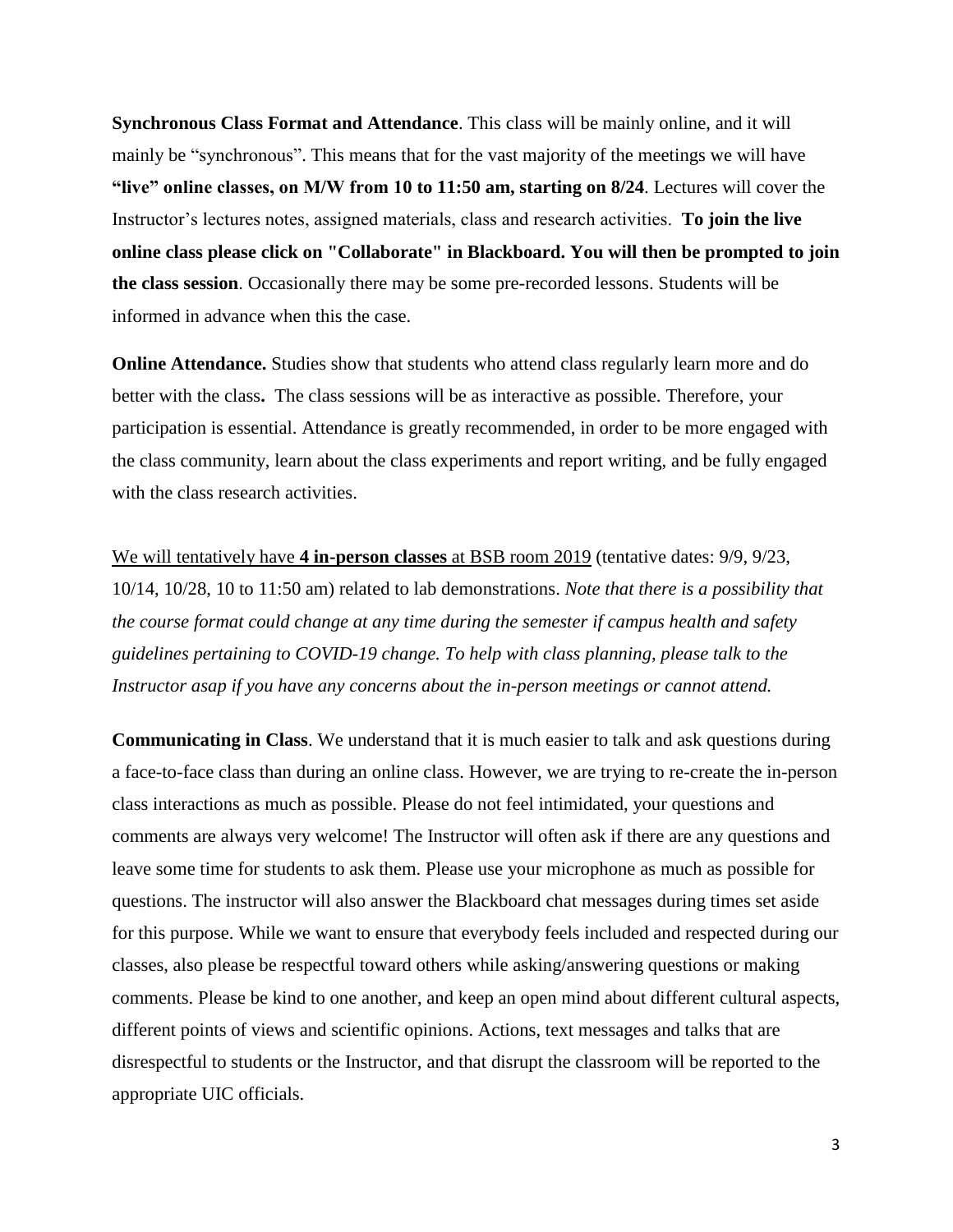NOTE: We will usually be recording the synchronous class sessions for students who are unable to attend synchronously. The recording feature for others is disabled so that no one else will be able to record this session. The recorded class sessions will be posted on our Blackboard class website unless otherwise notified. If you have privacy concerns and do not wish to appear in the recording, turn OFF your video and notify the Instructor in writing (via email) asap and prior to the next class session. If you would like to ask a question, you may do so privately through the chat feature by addressing your question to me or the TA only (and not to "everyone"), or you may contact me or your TA by another private method, which we will agree upon in advance of class. If you have questions or concerns about this video recording policy, please contact the Instructor before the end of the first week of class.

**E-mail Communications.** E-mail is the best way to reach us! Please email us with any questions or concerns you may have about the course and study materials. *Prompt communication is a smart strategy to ensure that we can help you effectively*! When you contact us by email please include "psch 367" in the subject line. We will check emails during weekdays, M - F (9 am to 5 pm) and will return your email within 24 - 48 hours.

**Blackboard.** Our Blackboard course site ([\(http://blackboard.uic.edu\)](http://blackboard.uic.edu/) has been organized to facilitate both access to course materials and to a broad array of UIC campus resources and community information such as advising support, online events, health and wellness tools, etc. The information is provided at the university, college, and department/course levels to help you more efficiently navigate to the resources and tools you need to be successful in your courses this semester. Students are expected to log into the course site regularly to learn about any developments related to the course as well as to upload assignments and communicate with classmates. For all technical questions about Blackboard, email ACCC Learning Technology Solutions at [LTS@uic.edu.](mailto:LTS@uic.edu)

Please check these important Blackboard folders on the Main Menu page:

 **Syllabus.** A very detailed class syllabus includes course requirements, assignments and grading policies, as well as the weekly schedule and topics. Please read the syllabus carefully and let us know if you have any questions.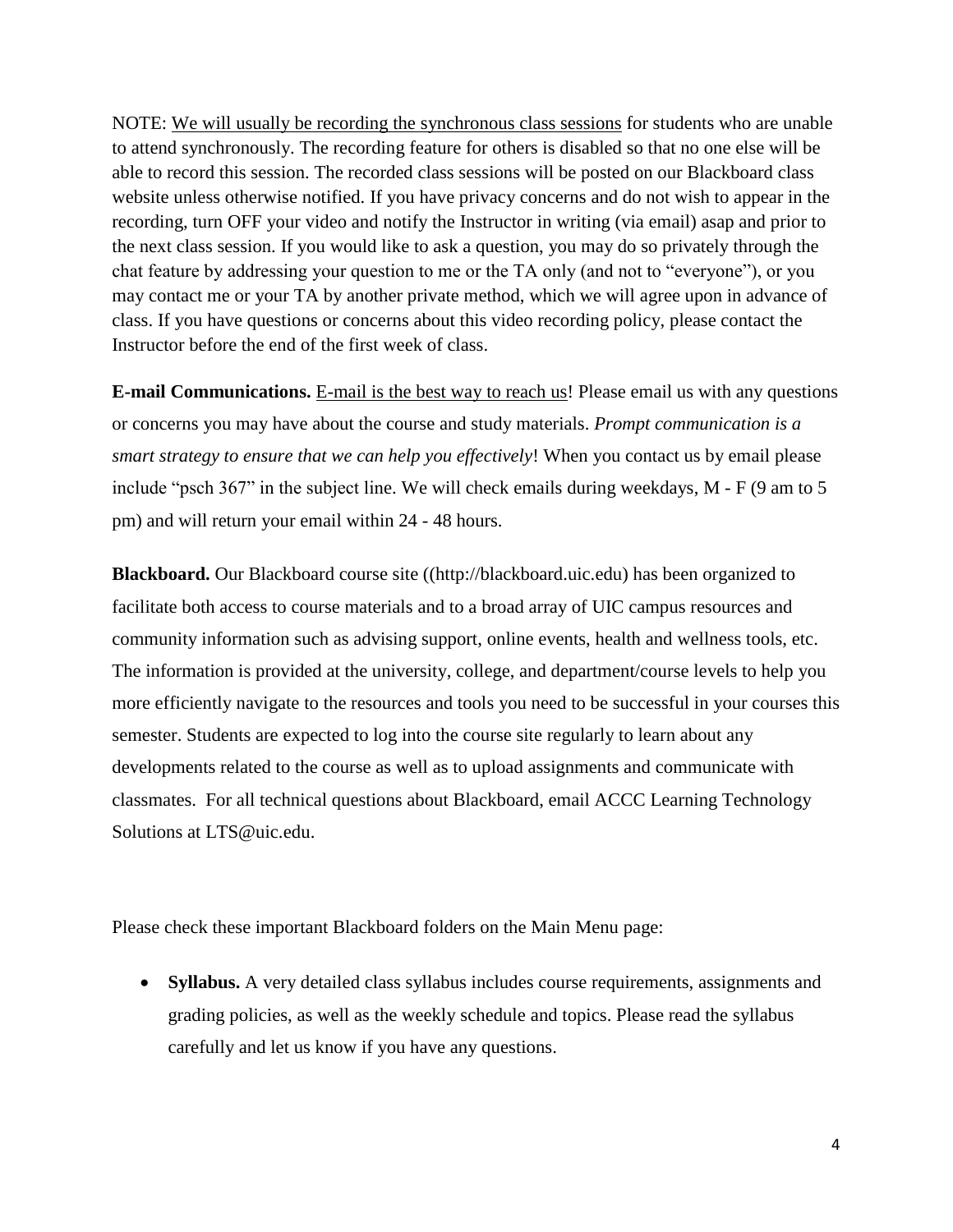- **Getting Started.** This folder contains general information about Blackboard, technical requirements, general UIC resources, online etiquette guidelines, and how to get textbooks at UIC.
- **About this Course.** This folder contains general information about the Course content and organization, the course learning objectives, and information about the Instructor and TAs.
- **Weekly Content Folder.** Every week lecture notes, assignment instructions, and class materials are posted on Blackboard under the folder "Weekly Content" (weeks 1-15). Please check this folder at the beginning of each week to know what you need to work on for any given week.
- **Class Announcements.** Please check Class Announcements regularly, in order to be upto-date with all the important information for the class.
- **Discussion Forum.** A Discussion Forum with a new topic question posted bi-weekly (or as needed), will be a useful tool to engage students in guided class discussions. The forum is also a chance for students to get to know each other better and share ideas. Most of the discussion forum questions are not graded. However, a few will be graded (see syllabus), or may be part of an extra-credit opportunity. Students will be informed in advance when this is the case.
- Additional folders are going to be created for quizzes and reports, study guides, final paper instructions etc.

## **COURSE REQUIREMENTS AND GRADES**

The final grade will be obtained from scores on: one neuroscience/neuroanatomy exam, 4 lab reports, graded discussion forum questions, and 2 drafts of a final paper. There will be also a few extra-credit opportunities. After you receive your scores and our feedback on various assignments, please reach out to the TAs and Instructor if you have questions or want to receive more feedback or advice on future assignments.

• Neuroanatomy/Neuroscience Exam. An online exam will be administered on  $9/21/2020$ based on the sheep brain dissection and neuroanatomy/cognitive neuroscience lectures.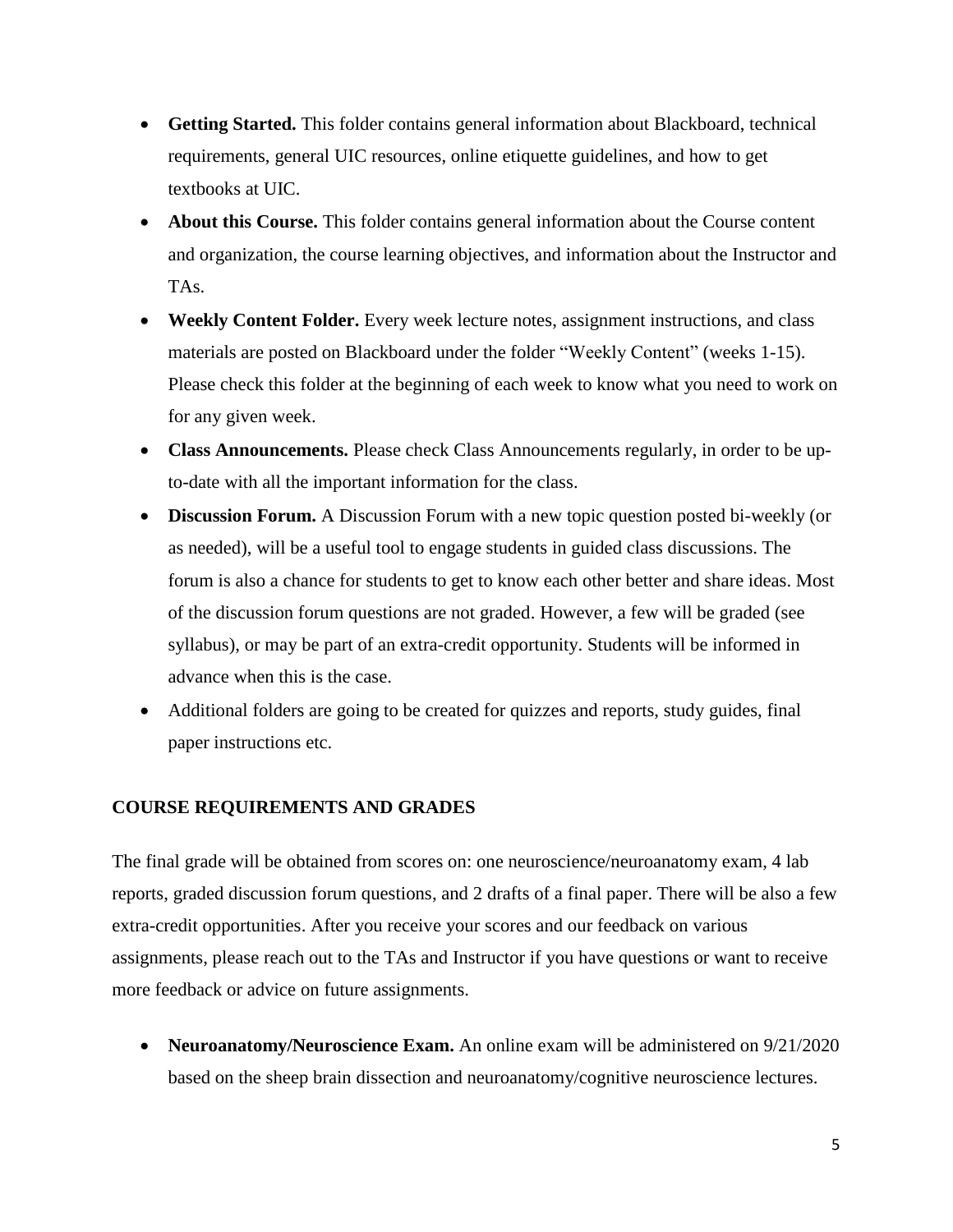The exam format will include multiple choice, short essays, and brain structure identification.

- Four Lab Reports. Four lab reports (3-5 pages long), in APA format, will be due about 2 weeks after the class experiment and data analyses are completed. Guidelines for writing the report will be posted. Please talk to the TA and Instructor as soon as possible if you have questions about the experiments or how to write up the report**.**
- **Final Paper Assignment.** A 10-page paper on a topic provided by the Instructor based on a class experiment will be due first on 11/2/2020 (first draft) and then on 11/30/2020 (final version). Each of the paper drafts will be graded. Feedback will be provided on each draft. The paper must be double-spaced, follow APA format, and must include: Abstract, Introduction, Methods, Results, Discussion, and References (five references will be needed for the paper). Details about the paper assignment and the APA format will be provided in class and posted on Blackboard.
- **Extra-credit Paper**. There will be an extra-credit paper opportunity (1 and ½ page paper; 6 points) due by 11/25, midnight.
- **Discussion Forum**. Most of the discussion forum questions are not graded. However, a few will be graded (see syllabus), or may be part of an extra-credit opportunity. Students will be informed in advance when this is the case.
- **Attendance and Participation in Research Activities.** This online class will provide, as much as possible, 'hands-on' experience with cognitive psychology research. Your class attendance and engagement in research activities is essential to your success. In addition to attending the synchronous (live) class sessions, each student will be expected to devote additional time outside of class working on assignments, readings, actively participating in the online discussion board, and in the group project work. While the final group report (report 4) is a team effort, every student will be evaluated based on their individual effort and engagement in the project. **Meeting online and working with your team on your group project and paper (for report 4) is essential for this class.**

Make-up Assignments. Make-up assignments will be granted only in case of family emergencies, illness, catastrophes or valid events, that will need to be documented (e.g., doctor's note; a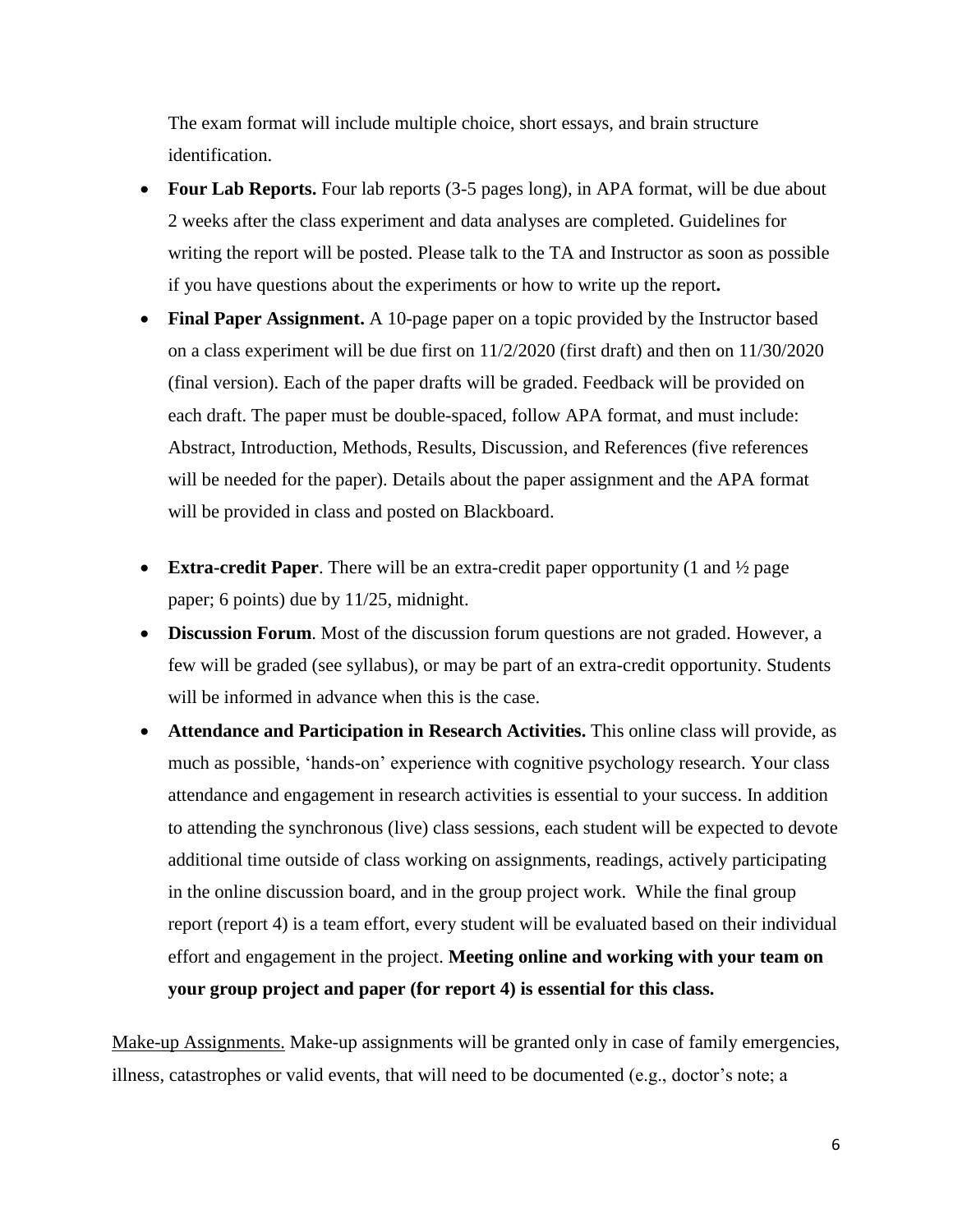relative's death certificate; religious holiday). Students need to contact the Instructor and TA, before the assignment is due. No make-ups are offered for extra-credit opportunities.

Policy on late work. For the paper assignment late papers will be accepted but 10% of the points will be deducted for each day past the deadline. Both week and weekend days count as late days. For example, if an assignment is turned in 3 days late a 30% penalty will be applied to the paper grade, even if two of these days are saturday and sunday. Late assignments may not have a penalty in case of personal/family emergencies or catastrophes or for valid events (e.g., religious holidays) that will need to be documented. Late work is not accepted for extra-credits.

| <b>Course Requirements</b>   | Points | <b>Grade Percent</b> |  |
|------------------------------|--------|----------------------|--|
| Lab Report 1                 | 30     | 8%                   |  |
| Lab Report 2                 | 30     | 8%                   |  |
| Lab Report 3                 | 30     | 8%                   |  |
| Lab Report 4 (Group Project) | 50     | 14%                  |  |
| Report 4 Presentations 1 & 2 | 30     | 8%                   |  |
| Neuroanatomy/Neuroscience    | 50     | 14%                  |  |
| Exam                         |        |                      |  |
| First draft of final Paper   | 50     | 14%                  |  |
| <b>Final Paper</b>           | 60     | 18%                  |  |
| Graded Discussion Forum - 4  | 20     | 6%                   |  |
| questions                    |        |                      |  |
| Total                        | 350    | 100%                 |  |

**GRADING POLICY:** Final grades will be determined by total points as follows:

| Grade                | Points      |
|----------------------|-------------|
| A: 90 to $100\%$     | $315 - 350$ |
| B: 80 to 89%         | $280 - 314$ |
| $C: 70$ to 79%       | $245 - 279$ |
| $\vert$ D: 60 to 69% | $210 - 244$ |
| l F: 0 to 59%        | $0 - 209$   |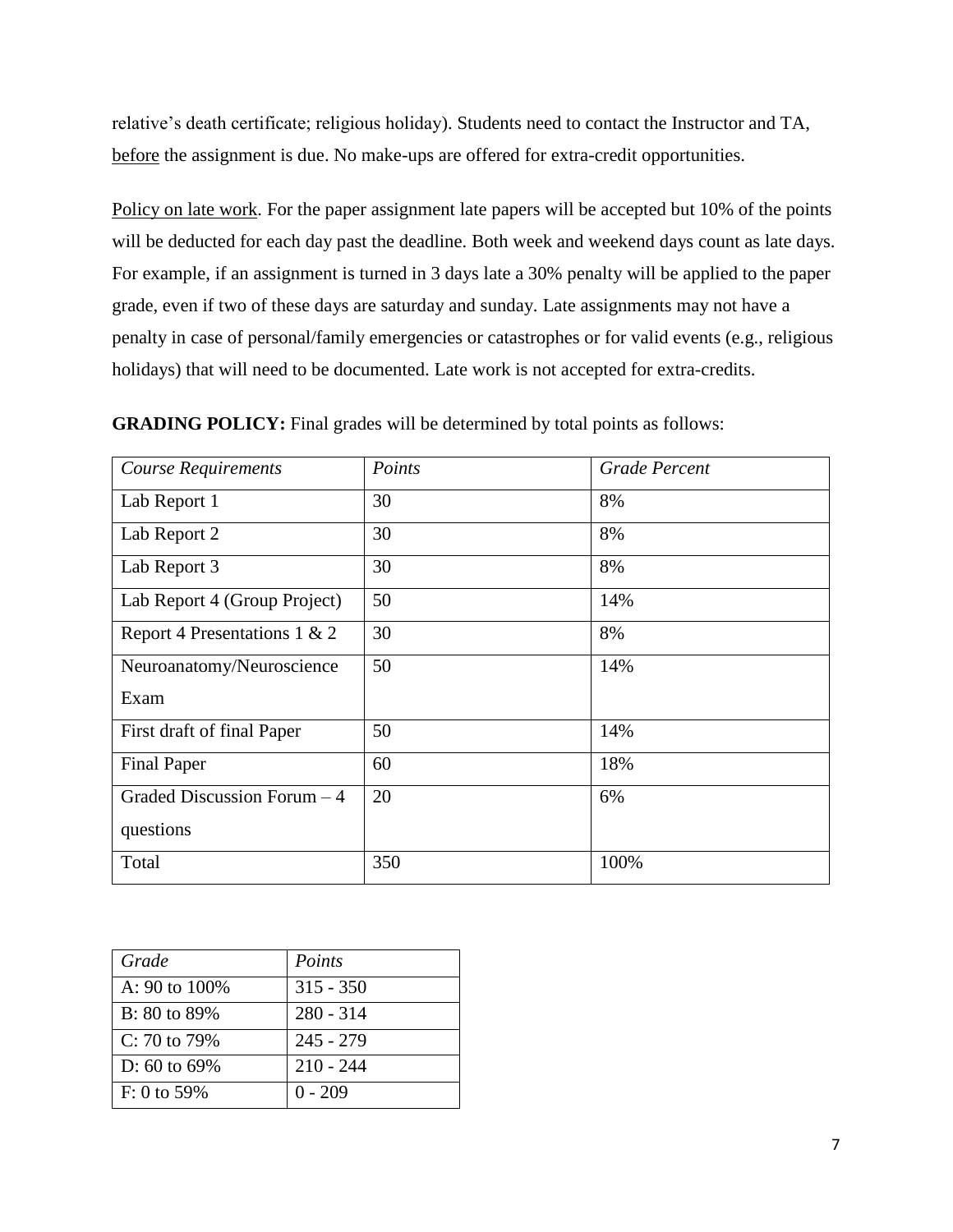**All points obtained from exams and assignments, as well as extra credit points, are added up, as a simple addition, to obtain the final grade**. Extra credit points are added to the total score (for instance, if a student has a total score of 310 from exams and assignments, and has also collected 15 extra-credit points, their total score is 325/350, which would result in an A). Regarding the final grade, if a final sum of points is at least .5 away from the next higher raw point, it will be rounded up to the next higher point (e.g., 330.5 will be rounded up to 331).

**Note on the "Incomplete" option**: **Following departmental guidelines, Incompletes are granted only for a documented personal or family emergency towards the end of the semester, that prevent a student from attending class and completing the last few assignments**. Incompletes are not given to students who have failed to regularly turn in their work from the beginning of classes, or throughout the semester. Incompletes are granted as a result of a prompt and comprehensive conversation with the Instructor, and are never given on a very short notice or at the last moment. The student needs to discuss their emergency with the Instructor asap, and at least a week before the end of the classes, to agree on a plan for finishing their assignments in a timely fashion. Failure to communicate promptly with the Instructor will result in the Instructor not granting an Incomplete.

**Holidays and Religious Days of Special Observance**. Please let us know if you need to miss class or need to reschedule and exam due to a religious holiday. See [https://oae.uic.edu/religious](https://oae.uic.edu/religious-calendar/)[calendar/.](https://oae.uic.edu/religious-calendar/)

**Our Community Agreement**. By submitting your assignments for grading you acknowledge these terms, you declare that your work is solely your own, and you promise that, unless authorized by the instructor or proctor, you have not communicated with anyone in any way during an exam or other online assessment. Let's embrace what it means to be a UIC community member and together be committed to the values of integrity. Let us commit to upholding a class "**Honor Code**" in which we trust one another and engage only in behaviors that reflect our community standards of academic integrity.

**Academic Integrity, Cheating or Plagiarism - Student Community Standards.** UIC is an academic community committed to providing an environment in which research, learning, and scholarship can flourish and in which all endeavors are guided by academic and professional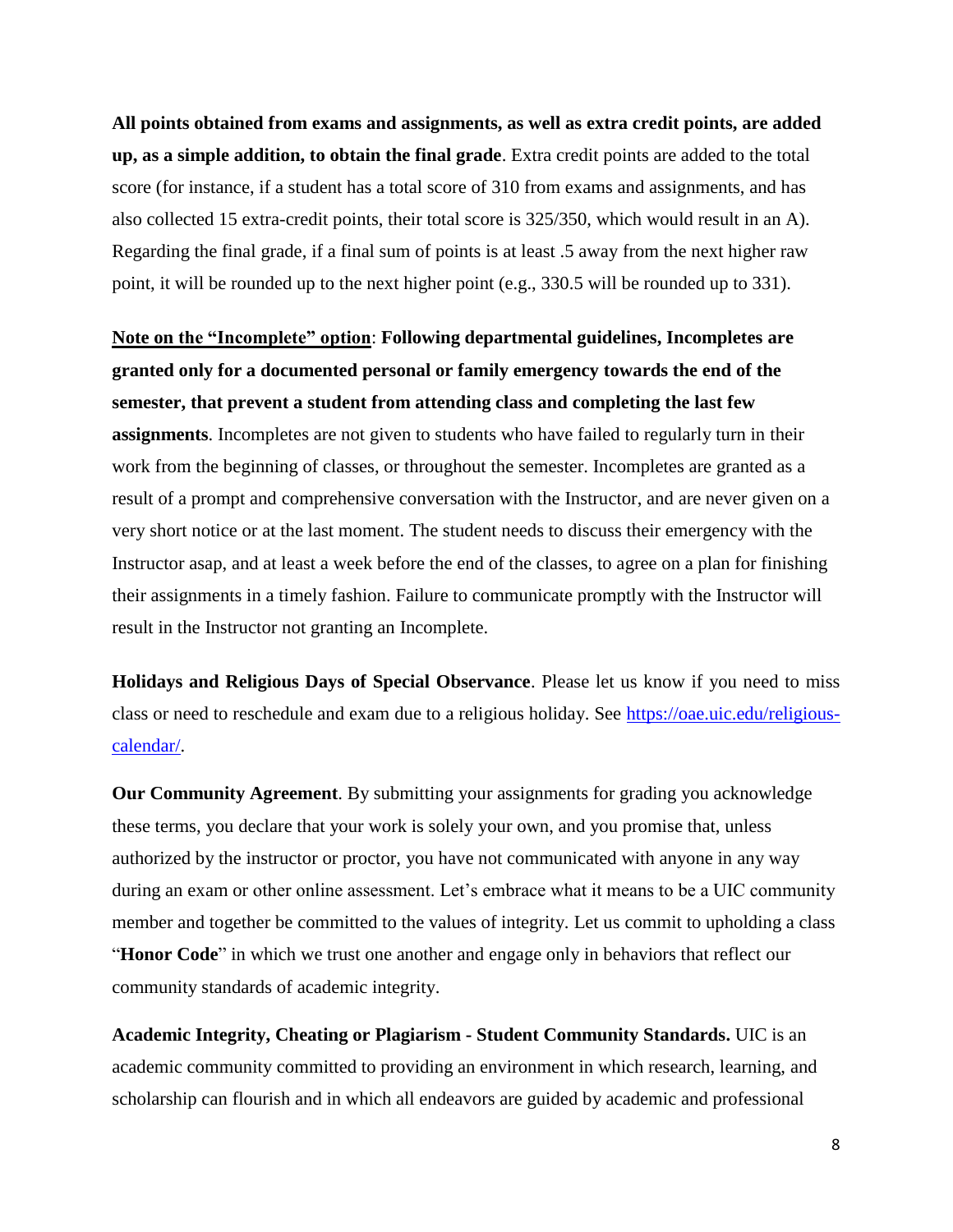integrity. In this community, all members including faculty, administrators, staff, and students alike share the responsibility to uphold the highest standards of academic honesty and quality of academic work so that such a collegial and productive environment exists. As a student and member of the UIC community, you are expected to adhere to the [Community Standards](https://dos.uic.edu/community-standards/) of integrity, accountability, and respect in all of your academic endeavors. When [accusations of](https://dos.uic.edu/community-standards/academic-integrity/)  [academic dishonesty](https://dos.uic.edu/community-standards/academic-integrity/) occur, the Office of the Dean of Students investigates and adjudicates suspected violations of this student code. Unacceptable behavior includes cheating, unauthorized collaboration, fabrication or falsification, plagiarism, multiple submissions without instructor permission, using unauthorized study aids, coercion regarding grading or evaluation of coursework, and facilitating academic misconduct. What is plagiarism? A student who submits a paper (or parts of a paper) that they or others wrote for other classes, or a paper which in whole or part has been written by someone else, or which contains passages quoted or is paraphrased from another's work without acknowledgement (quotation marks, citation, etc.) is committing plagiarism. Maintain your integrity when completing assignments. To avoid plagiarism, summarize content and concepts in your own words, and cite all the sources you use! If you are unsure about what constitutes plagiarism ask the Instructor and TA, and they will help you. Students who plagiarize work may be subject to various disciplinary actions, including a failing grade on a particular assignment, failure of the entire course, and possible expulsion from the university. Please refer to the UIC Student Handbook [\(https://dos.uic.edu/wp](https://dos.uic.edu/wp-content/uploads/sites/262/2019/01/FINAL-VERSION-2019.pdf)[content/uploads/sites/262/2019/01/FINAL-VERSION-2019.pdf\)](https://dos.uic.edu/wp-content/uploads/sites/262/2019/01/FINAL-VERSION-2019.pdf) and the Student Disciplinary Policy [\(https://dos.uic.edu/wp-content/uploads/sites/262/2020/01/DOS\\_Student-Disciplinary-](https://dos.uic.edu/wp-content/uploads/sites/262/2020/01/DOS_Student-Disciplinary-Policy-2020.pdf)[Policy-2020.pdf\)](https://dos.uic.edu/wp-content/uploads/sites/262/2020/01/DOS_Student-Disciplinary-Policy-2020.pdf) for specific rules regarding these matters./.5wshgq

**Respect for Copyright**. Please protect the integrity of all course materials and content. By enrolling in this course, you agree to honor this request. Be mindful of the hard work and time that instructors and TAs put into creating course materials such as exam and quiz questions, worksheets, lecture videos, and reading materials. Please do not upload course materials not created by you onto third-party websites or share content with anyone who is not enrolled in our course. I am grateful for your cooperation in honoring this important request.

**Electronics Use Policy.** Please turn off your cell phone or set it to vibration during the online class. During class please mute your microphone until you are ready to talk and be respectful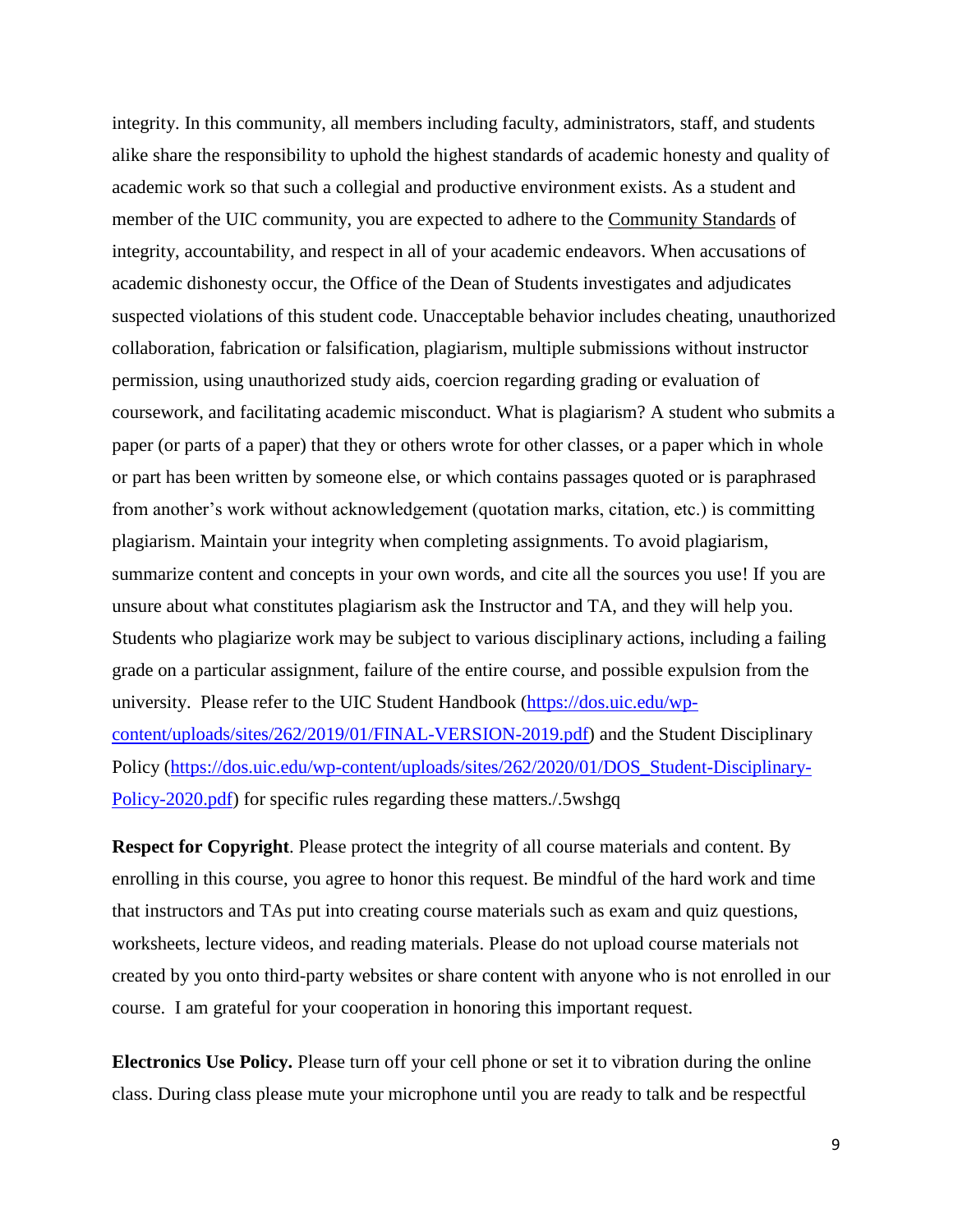when others take their turn talking with their microphone. Loud noises, music or phone ringing during class are not respectful towards others. Students who disrupt class with improper behaviors or excessive use of electronic devices may lose 10 points on their final grade.

# **Fall 2020 Course Schedule**

Note: This course schedule may be revised. All revisions will be posted on Blackboard in a timely fashion.

| <b>Week</b>             | Day | <b>Date</b> | <b>Topic</b>                                                                                                | <b>Laboratory/Readings</b><br>(posted on Blackboard)               |
|-------------------------|-----|-------------|-------------------------------------------------------------------------------------------------------------|--------------------------------------------------------------------|
| $\mathbf{1}$            | M   | 8/24        | Syllabus and Course Introduction<br>Discussion Forum: Introduce Yourself                                    |                                                                    |
|                         | W   | 8/26        | <b>Cognitive Neuroscience, the Brain and</b><br>Neuroanatomy                                                | Ward, 2015, Ch 2                                                   |
| $\overline{2}$          | M   | 8/31        | Cognitive Neuroscience, the Brain and<br>Neuroanatomy (cont'd)<br><b>Sheep Brain Anatomy - Introduction</b> | Ward, 2015, Ch 2<br><b>Sheep Brain Notes</b>                       |
|                         | W   | 9/2         | Sheep Brain Anatomy - Introduction (cont'd)<br><b>Ethics in Research</b><br><b>Graded Discussion Forum</b>  | Sheep Brain Notes<br><b>B&amp;B Ch 19</b><br><b>Belmont Report</b> |
| $\overline{\mathbf{3}}$ | M   | 9/7         | Labor Day Holiday (no class)                                                                                |                                                                    |
|                         | W   | 9/9         | <b>Sheep Brain Anatomy Review</b><br>Introduction to Brain Injury, TBI and<br>Cognition                     | <b>Sheep Brain Notes</b>                                           |
| 4                       | M   | 9/14        | <b>IN PERSON CLASS, BSB 2019</b><br><b>Sheep Brain Anatomy Demonstration</b>                                | <b>Lecture Notes</b><br>Videos                                     |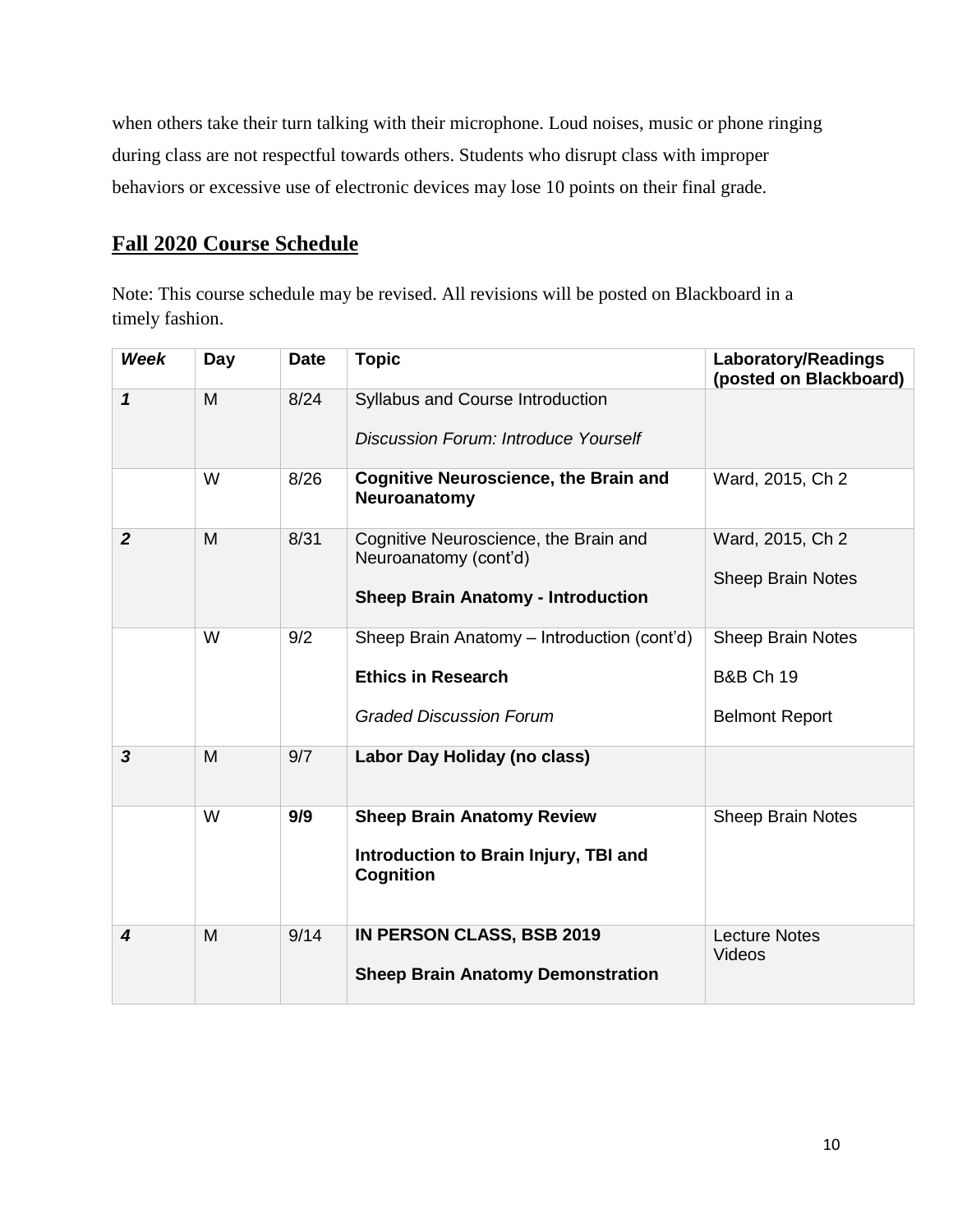|                | W | 9/16  | <b>Scientific Writing: An Overview</b><br>How to read and evaluate a scientific<br>article - Brain Injury and Cognition<br>Hampshire et al, 2013 (Read article before<br>class) | <b>B&amp;B Ch 1,5</b><br>Hampshire et al., 2013                                                |
|----------------|---|-------|---------------------------------------------------------------------------------------------------------------------------------------------------------------------------------|------------------------------------------------------------------------------------------------|
| 5              | M | 9/21  | <b>Neuroanatomy and Neuroscience Exam</b><br>(online)                                                                                                                           |                                                                                                |
|                | W | 9/23  | <b>IN PERSON CLASS, BSB 2019</b><br>LAB 1 / Report 1: EDA/Poligraph,<br><b>Emotions and Cognition: Scientific</b><br>Background, and experiment demo                            | Biopac Lesson 9<br>Latham et al, 2017                                                          |
| 6              | M | 9/28  | Lab 1 (cont'd): Data Analyses<br><b>Graded Discussion Forum</b>                                                                                                                 |                                                                                                |
|                | W | 9/30  | APA Style: Introduction, Method, Results<br><b>Final Paper Instructions</b>                                                                                                     | B&B Ch 10,11<br>APA online resources                                                           |
| $\overline{7}$ | M | 10/5  | APA Style: Results, Discussion<br><b>Statistical Analyses and Figures</b>                                                                                                       | B&B Ch 12 (pp. 147-155;<br>166-169), Ch 13<br>APA online resources<br>Ch 12 (p. 160-166); Ch 8 |
|                | W | 10/7  | LAB 2 / Report 2: EEG, Alpha Rhythm and<br><b>Working Memory: Scientific Background</b><br><b>REPORT 1 DUE</b>                                                                  | Biopac Lesson 4<br>Zhang et al. 2018<br><b>REPORT 1 DUE by</b><br>midnight                     |
| 8              | M | 10/12 | <b>Cognitive Neuroscience of ADHD</b>                                                                                                                                           |                                                                                                |
|                | W | 10/14 | <b>IN PERSON CLASS, BSB 2019</b><br><b>Lab Experiment 2</b>                                                                                                                     | Data Analyses                                                                                  |
| 9              | M | 10/19 | Lab 2 (cont'd): Data Analyses                                                                                                                                                   |                                                                                                |
| 9              | W | 10/21 | APA Style: Abstract, References, Literature<br>Search, Formatting                                                                                                               | B&B Ch 4,14, 15<br>APA online resources                                                        |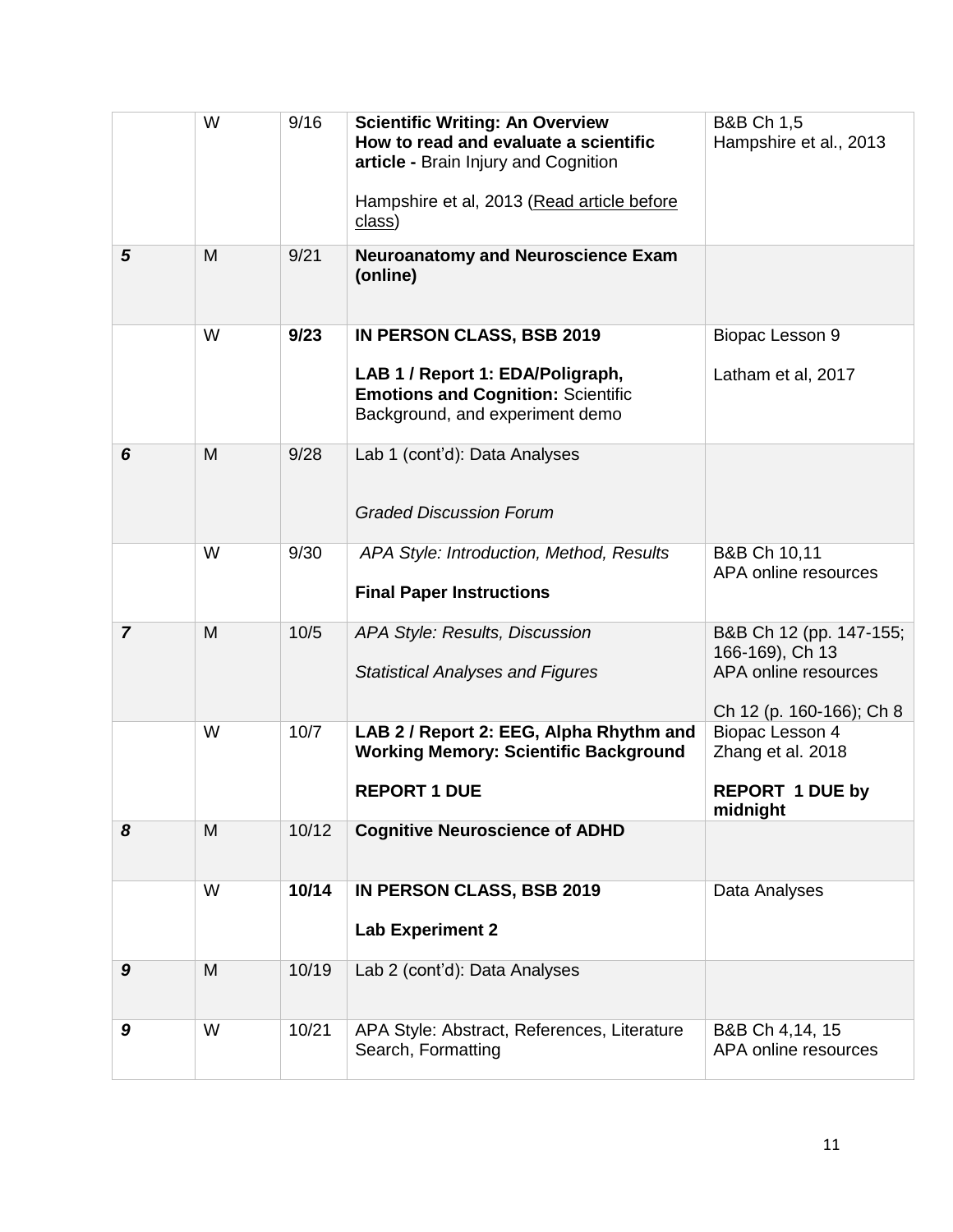| 10 | M | 10/26 | LAB 3 / Report 3: EOG: Scientific<br><b>Background</b><br><b>REPORT 2 DUE</b><br><b>Graded Discussion Forum</b> | Biopac Lesson 10                                          |
|----|---|-------|-----------------------------------------------------------------------------------------------------------------|-----------------------------------------------------------|
|    | W | 10/28 | IN PERSON CLASS, BSB 2019<br><b>Lab Experiment 3</b>                                                            |                                                           |
| 11 | M | 11/2  | LAB 3 (cont'd) Data analyses<br>FINAL PAPER 1ST DRAFT DUE                                                       | <b>FINAL PAPER 1st</b><br><b>DRAFT DUE by</b><br>midnight |
|    | W | 11/4  | LAB 3 Data analyses<br>LAB 4 / Lab Report 4: fMRI: Scientific<br><b>Background</b>                              |                                                           |
| 12 | M | 11/9  | LAB 4 / Lab Report 4: fMRI: Group<br><b>Research Project Instructions</b>                                       |                                                           |
|    | W | 11/11 | LAB 4: Group Work<br><b>REPORT 3 DUE</b>                                                                        | <b>REPORT 3 DUE by</b><br>midnight                        |
| 13 | M | 11/16 | <b>Report 4 Group Presentations #1</b><br>(5 min)                                                               |                                                           |
|    | W | 11/18 | <b>Report 4 Group Meetings with Instructor</b><br><b>Graded Discussion Forum</b>                                |                                                           |
| 14 | M | 11/23 | <b>Report 4 Group Meetings with Instructor</b>                                                                  |                                                           |
|    | W | 11/25 | Independent Writing (no class)<br>Extra-credit Paper due by midnight (optional)                                 |                                                           |
| 15 | M | 11/30 | FINAL PAPER 2nd draft DUE<br>Independent Writing (no class)                                                     | <b>FINAL PAPER 2nd</b><br><b>DRAFT DUE by</b><br>midnight |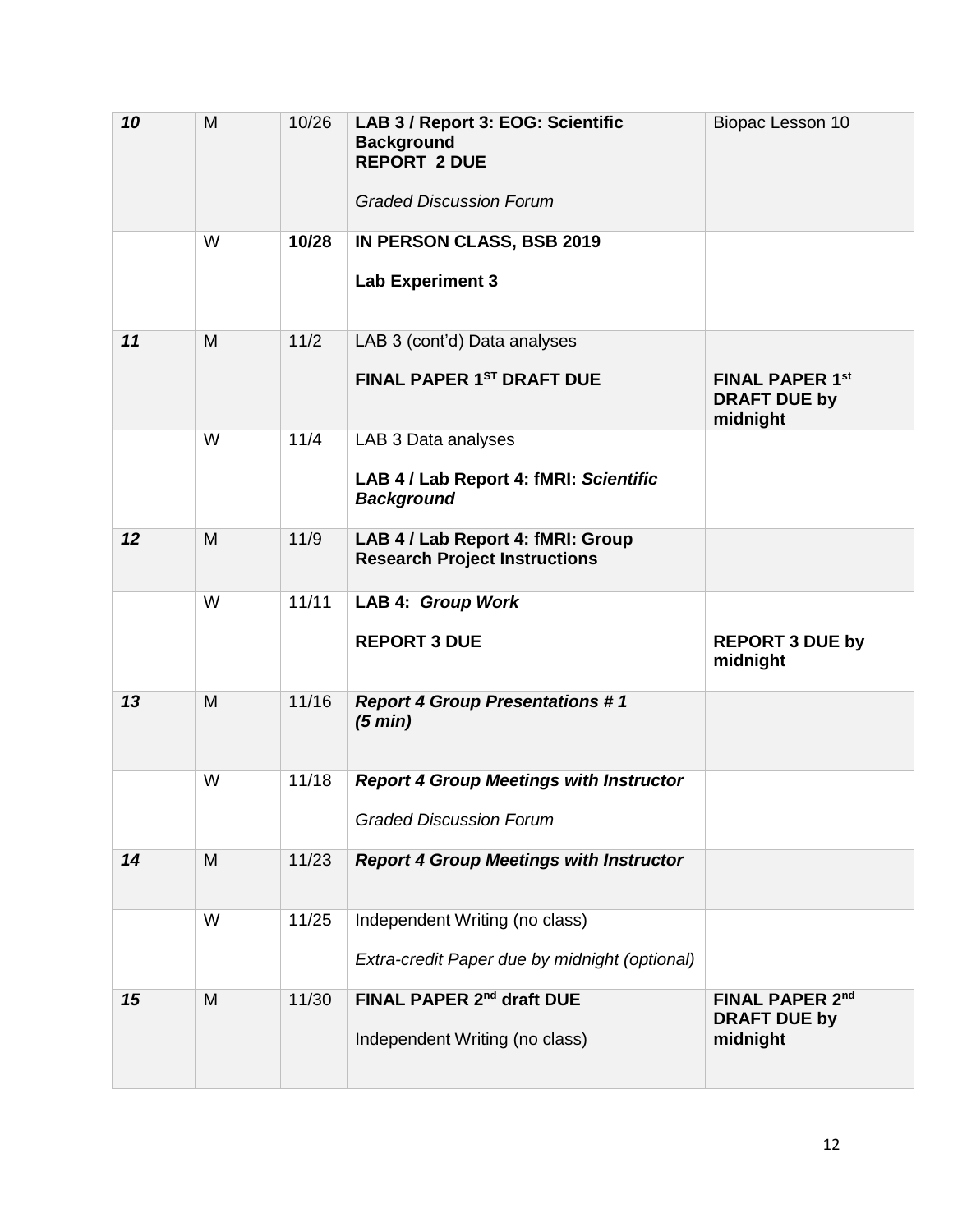|                             | W | 12/2 | <b>Report 4 Group Presentations #2</b><br>$(15-20 \text{ min})$<br>Extra-credit Paper due by midnight (optional) |                                    |
|-----------------------------|---|------|------------------------------------------------------------------------------------------------------------------|------------------------------------|
| 16<br><b>Finals</b><br>Week | M | 12/7 | <b>GROUP REPORT 4 DUE</b>                                                                                        | <b>REPORT 4 DUE by</b><br>midnight |

## **RESOURCES FOR STUDENTS**

The **UIC Library** is located both on east and west campus, provides access to resources, study rooms, and research support both online via chat and in person. At Daley Library on the east side of campus, stop by the reference desk in the IDEA Commons, or make an appointment for research help on either side of campus. Learn more about library policies at

[http://library.uic.edu/.](http://library.uic.edu/) To find research materials in specific subject areas view the Research Guides at<http://researchguides.uic.edu/>

The **UIC Writing Center.** The UIC Writing Center provides excellent online resources to help students with paper writing in general. In addition to working with us on specific written assignments, we strongly recommend that you take advantage of the UIC Writing Center resources, especially if writing has been a challenge for you in the past, or if you do not have a lot of experience with writing scientific papers. To learn more or set up an appointment: **[https://writingcenter.uic.edu/.](https://writingcenter.uic.edu/)**

The **Academic Center for Excellence (ACE)** can help if you feel you need more individualized instruction in reading and/or writing, study skills, time management, etc. Please call (312) 413- 0031 or visit<https://ace.uic.edu/> for more information.

The **Math and Science Learning Center**, located in the Science and Engineering South Building (SES) at 845 W. Taylor St. 3rd Floor, Room 247, is a meeting place for students in Math, Biological Sciences, Chemistry, Earth and Environmental Sciences, and Physics. At the MSLC, students can meet with graduate teaching assistants for tutoring in 100-level courses, arrange informal group study sessions with other students, or meet up with friends to attend one of the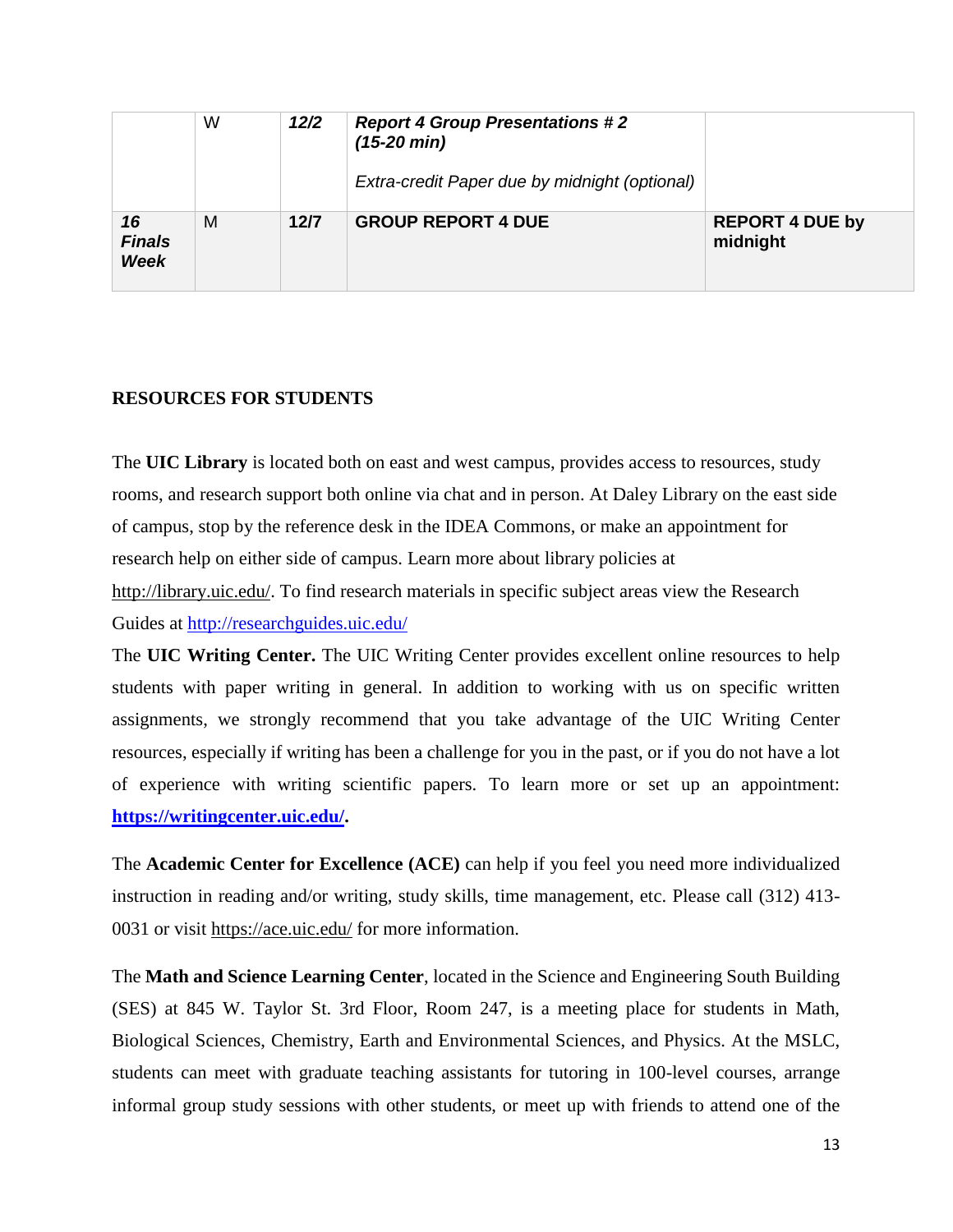workshops, seminars, or other activities sponsored by the SLC during the semester. Visit the website at [https://mslc.uic.edu/,](https://mslc.uic.edu/) call 312-355-4900, or email at [mslc@uic.edu.](mailto:mslc@uic.edu)

The **UIC Wellness Center.** The UIC Wellness Center [\(https://wellnesscenter.uic.edu/resources](https://wellnesscenter.uic.edu/resources-and-services/)[and-services/\)](https://wellnesscenter.uic.edu/resources-and-services/) provides many useful resources on Wellness, and useful guidelines on how to manage and navigate your online classes: [https://wellnesscenter.uic.edu/news-stories/how-to](https://wellnesscenter.uic.edu/news-stories/how-to-navigate-online-classes/)[navigate-online-classes/.](https://wellnesscenter.uic.edu/news-stories/how-to-navigate-online-classes/)

**Counseling Resources for Students**. Counseling Services are available for all UIC students. You may seek free and confidential services from the Counseling Center at [www.counseling.uic.edu.](http://www.counseling.uic.edu/) The Counseling Center is located in the Student Services Building; you may contact them at (312) 996-3490 during normal business hours (M-F, 9 am - 5 pm). If calling after hours, press 2 to be connected to a crisis counselor. In addition to offering counseling services, the Counseling Center also operates the InTouch Crisis Hotline from 6:00 p.m.-10:30 p.m. They offer support and referrals to callers, as well as telephone crisis interventions; please call (312) 996-5535. Furthermore, the **Office of Applied Psychological Services** (OAPS) at UIC offers mental health services based on a sliding scale, [https://psch.uic.edu/research-programs/clinical/office-of](https://psch.uic.edu/research-programs/clinical/office-of-applied-psychological-services/)[applied-psychological-services/](https://psch.uic.edu/research-programs/clinical/office-of-applied-psychological-services/) .

The **Campus Advocacy Network** provides information and offers resources to all UIC students, faculty, and staff. Under the Title IX law you have the right to an education that is free from any form of gender-based violence and discrimination. Crimes of sexual assault, domestic violence, sexual harassment, and stalking are against the law and can be prevented. For more information or for confidential victim-services and advocacy, contact UIC's Campus Advocacy Network at 312- 413-1025 or visit [http://can.uic.edu/.](http://can.uic.edu/) To make a report to UIC's Title IX office, email [TitleIX@uic.edu](mailto:TitleIX@uic.edu) or call (312) 996-5657.

**Campus Security.** As a UIC student, you've chosen to live in one of the nation's largest cities. But, as at any university, crime is a reality. At UIC, we are strongly committed to our public safety programs, and we encourage students to be proactive in learning what programs and services are available in case of an emergency. You are DISCOURAGED from staying in university buildings alone, including lab rooms, after hours and are ENCOURAGED to use the POLICE/STUDENT patrol escort if you are uncomfortable traveling anywhere on campus. You may request an escort to accompany you to your campus destination on foot by calling (312)996